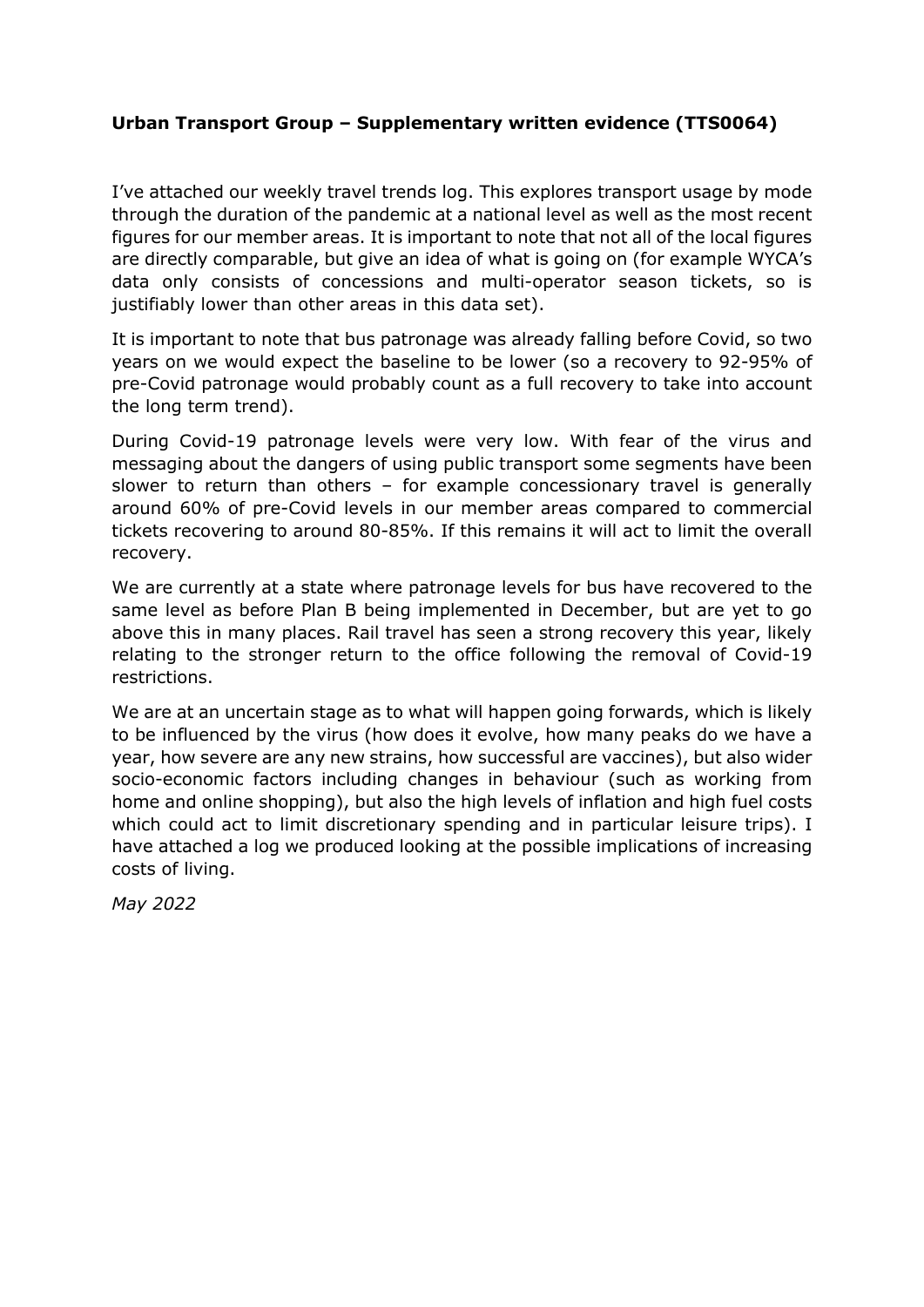

## **What's happening on travel trends - 29/04/2022**

## **Introduction**

This log sets out some of the key sources of travel data and sets out some of the key trends.

## **Department for transport**

The Department for Transport (DfT) is currently publishing daily movement data by mode. The full data source is available at the following link:

[https://www.gov.uk/government/statistics/transport-use-during-the-coronavirus-covid-19](https://www.gov.uk/government/statistics/transport-use-during-the-coronavirus-covid-19-pandemic) [pandemic](https://www.gov.uk/government/statistics/transport-use-during-the-coronavirus-covid-19-pandemic)

These statistics go back to the 1st of March and provide information on how current travel patterns compare to the pre-Covid rates.

We have collected a snapshot of how trends have changed below, presenting the data for each Wednesday.

The key trends are:

- Bus travel has steadily grown back to 82% of pre-pandemic levels. Levels have dropped back in the last couple of weeks due to the Easter Holiday's.
- Nationally, car travel has reached 92% of pre-Covid levels, with a significant increase in traffic during the Easter holiday's.
- Light rail networks continue to be at variable levels of patronage, largely shaped by local factors.
- Rail travel has seen strong growth through March having reached 75% of prepandemic levels.
- Cycling remains the only mode to be consistently above pre-pandemic levels.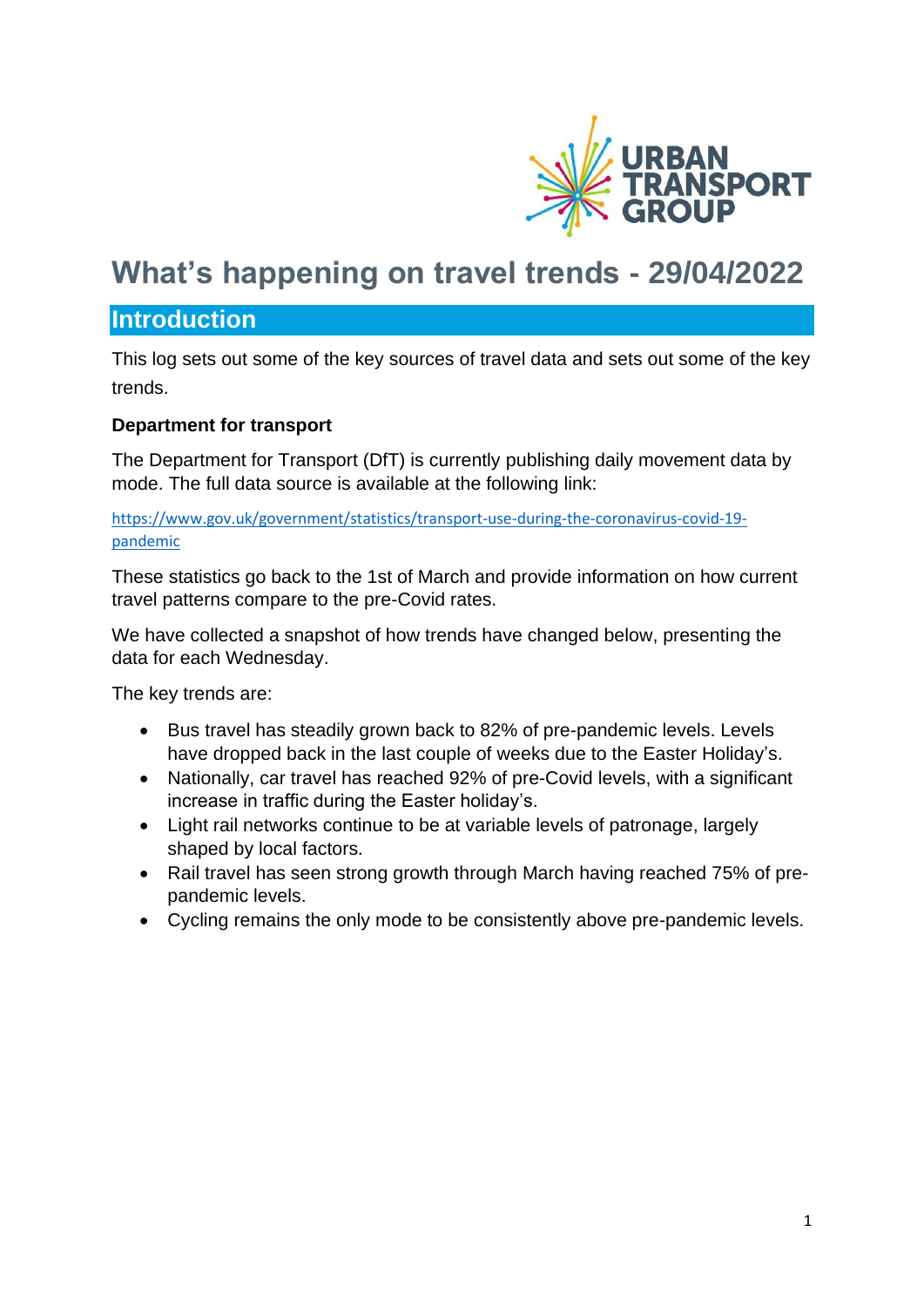

| Date       | Cars | LGV  | <b>HGV</b> | All motor<br>vehicles | National<br>Rail | Transport<br>for London<br>Tube | Transport<br>for London<br><b>Bus</b> | <b>Bus</b><br>(excl.<br>London) | Cycling |
|------------|------|------|------------|-----------------------|------------------|---------------------------------|---------------------------------------|---------------------------------|---------|
| 24/03/2022 | 91%  | 107% | 106%       | 95%                   | 77%              | 67%                             | 78%                                   | 82%                             | 175%    |
| 31/03/2022 | 88%  | 107% | 105%       | 93%                   | 66%              | 67%                             | 77%                                   | 77%                             | 111%    |
| 07/04/2022 | 88%  | 104% | 104%       | 92%                   | 77%              | 66%                             | 75%                                   | 72%                             | 101%    |
| 14/04/2022 | 96%  | 110% | 103%       | 100%                  | 74%              | 65%                             | 82%                                   | 70%                             | 147%    |
| 21/04/2022 | 92%  | 107% | 104%       | 96%                   | 75%              | 68%                             | 74%                                   | 73%                             | 174%    |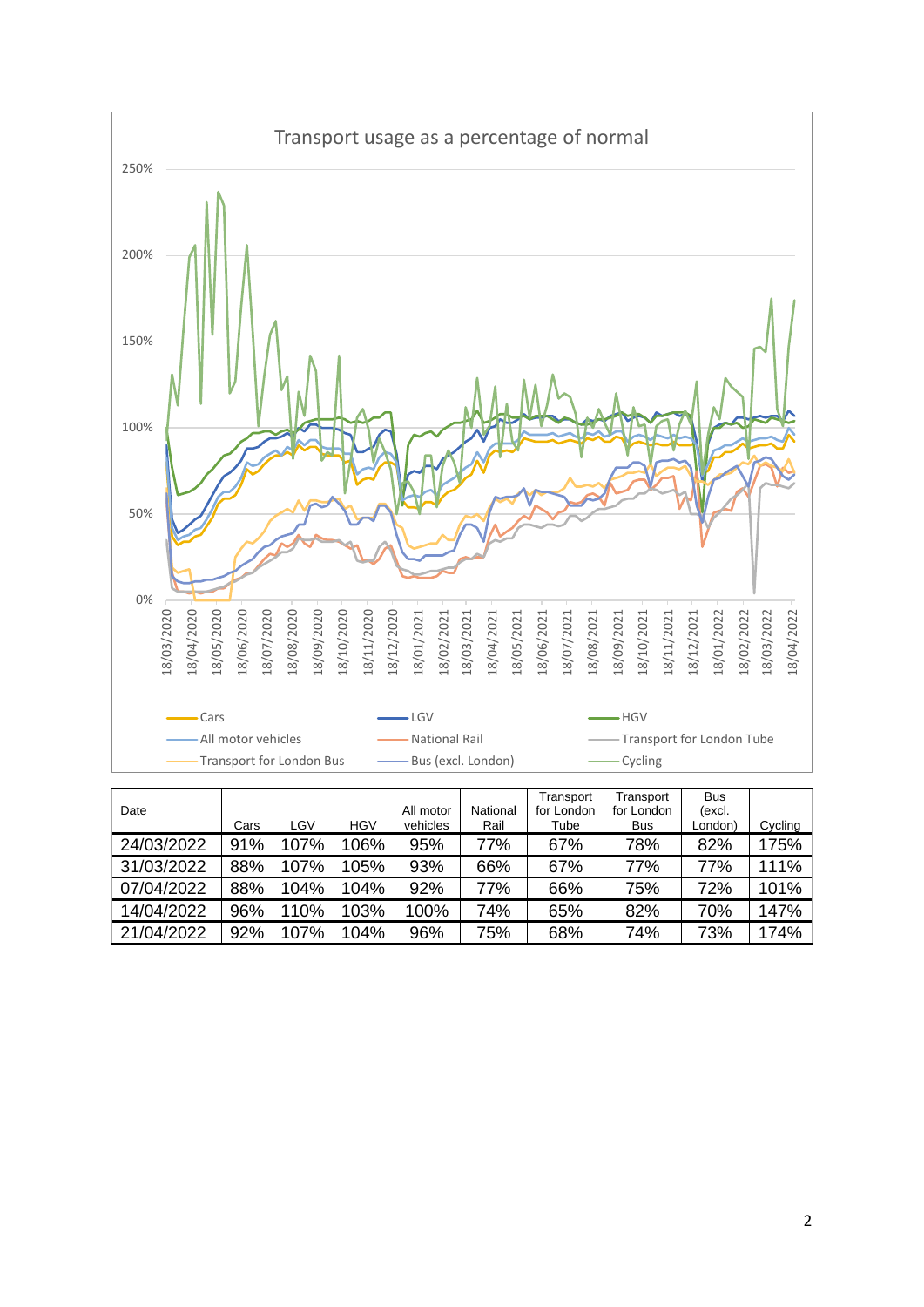#### **Data from our members**

Below is a summary of patronage data compared with last year (ie pre-COVID) and last week.

Please note that the figures are not always strictly comparable given that members can derive their statistics on different basis. The footnotes set out how the figures have been arrived at for each area but in general:

- The bus patronage figures provided by our members can be full patronage or smartcard patronage and they can be either a weekly average or for a specific day
- Light Rail data is all full patronage and for a weekly average.
- Rail data consists of station footfall from either one or a small number of core stations within the region.

#### **Patronage as a percentage of pre-Covid/weekly change – please note that Easter Holiday's are impacting on patronage levels**

| Member                    | <b>Bus</b> | Weekly    | Light     | Weekly    | Local     | Weekly    |
|---------------------------|------------|-----------|-----------|-----------|-----------|-----------|
|                           | (% of      | change    | Rail (%   | change    | Rail (%   | change    |
|                           | pre-       |           | of pre-   |           | of pre-   |           |
|                           | COVID)     |           | COVID)    |           | COVID)    |           |
| NEXUS <sup>1</sup>        | <b>NA</b>  | <b>NA</b> | 89        | $+5$      | <b>NA</b> | <b>NA</b> |
| Merseytravel <sup>2</sup> | <b>NA</b>  | <b>NA</b> | <b>NA</b> | <b>NA</b> | <b>NA</b> | <b>NA</b> |
| SYPTE <sup>3</sup>        | 73         | $+14$     | 71        | $+19$     | <b>NA</b> | <b>NA</b> |
| TfL <sup>4</sup>          | 79         | $+1$      | 68        | 0         | 70        | $+1$      |
| TfGM <sup>5</sup>         | 70         | $+6$      | 64        | -1        | 78        | $-3$      |
| TfWM <sup>6</sup>         | 84         | $+9$      | <b>NA</b> | <b>NA</b> | 35        | -8        |
| WYCA7                     | 50         | $+3$      | <b>NA</b> | <b>NA</b> | 69        | $+1$      |

 $NA = not applicable$ 

| footnote | What is the data                                                                                                                                                    |
|----------|---------------------------------------------------------------------------------------------------------------------------------------------------------------------|
|          | Light rail figures are a weekly average<br>(W/C 17/04). Bus figures are for early<br>January                                                                        |
| 2        | Figures are a weekly average of smart<br>card transactions compared to the first<br>week of March. Rail data is for gated<br>stations. Latest week ending 20/03     |
| 3        | Bus patronage is for the main bus<br>operators. Rail patronage is taken from a<br>sample on Northern Rail only. Data to<br>27/04.                                   |
| 4        | Figures are daily entries and exits, with<br>the figure presented from the most recent<br>Tuesday. Tube patronage presented in<br>Light rail column. Data for 28/04 |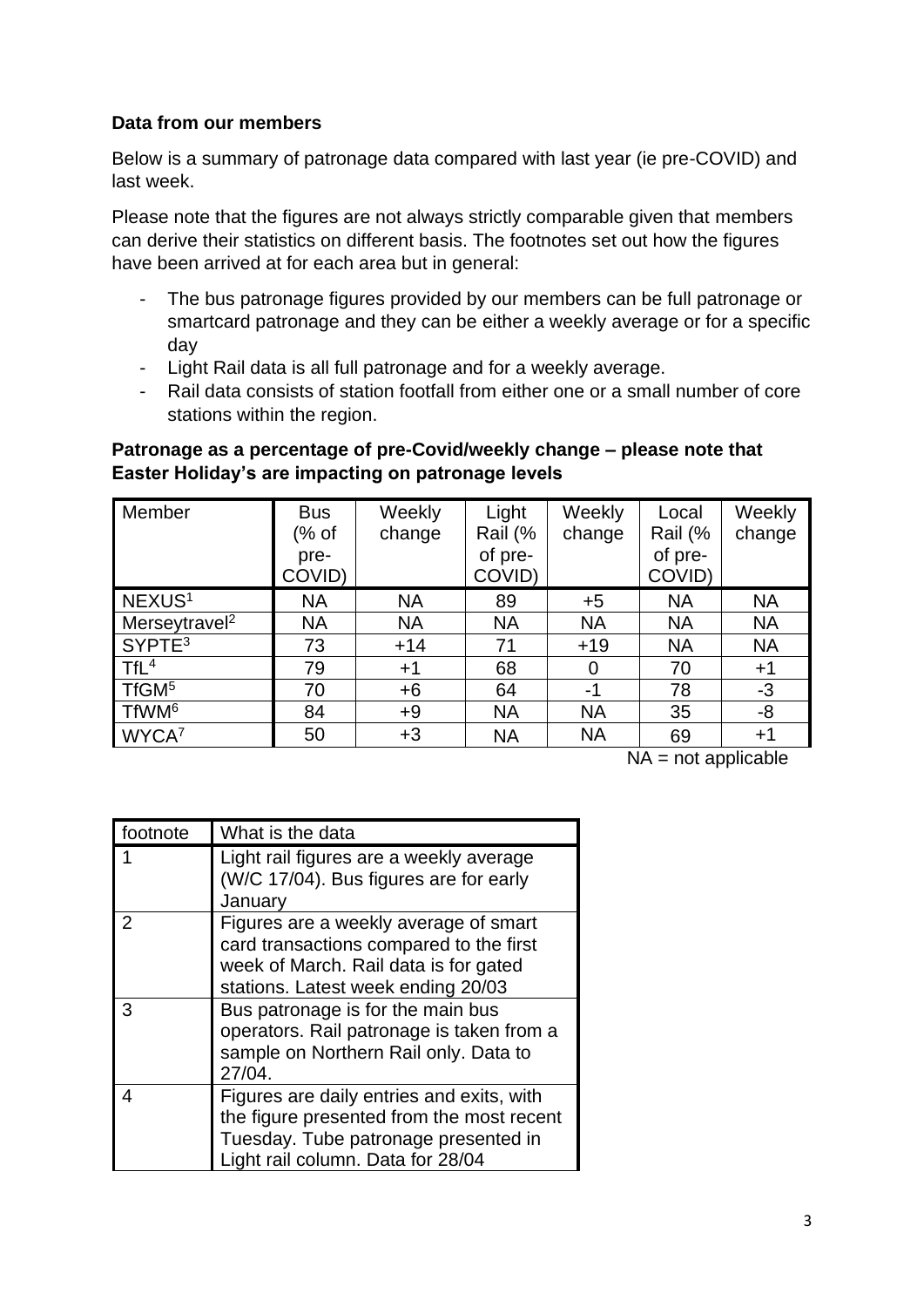| l 5 | Weekly commercial bus patronage, actual<br>Metrolink patronage, and Piccadilly<br>footfall. Figures are for W/E 24/04     |
|-----|---------------------------------------------------------------------------------------------------------------------------|
| l 6 | Data is for Swift Card journeys. Rail Data<br>is taken from 5 key stations. Data for<br>20/04                             |
|     | Bus is a weekly average of smart card<br>transactions. Rail is average weekly<br>footfall at Leeds Station. Data from W/C |

## **UITP**

UITP is producing a patronage log for bus and metro systems across its membership. The full document can be accessed using the link below

[UITP ridership update | URBAN TRANSPORT GROUP](https://www.urbantransportgroup.org/resources/types/documents/uitp-ridership-update)

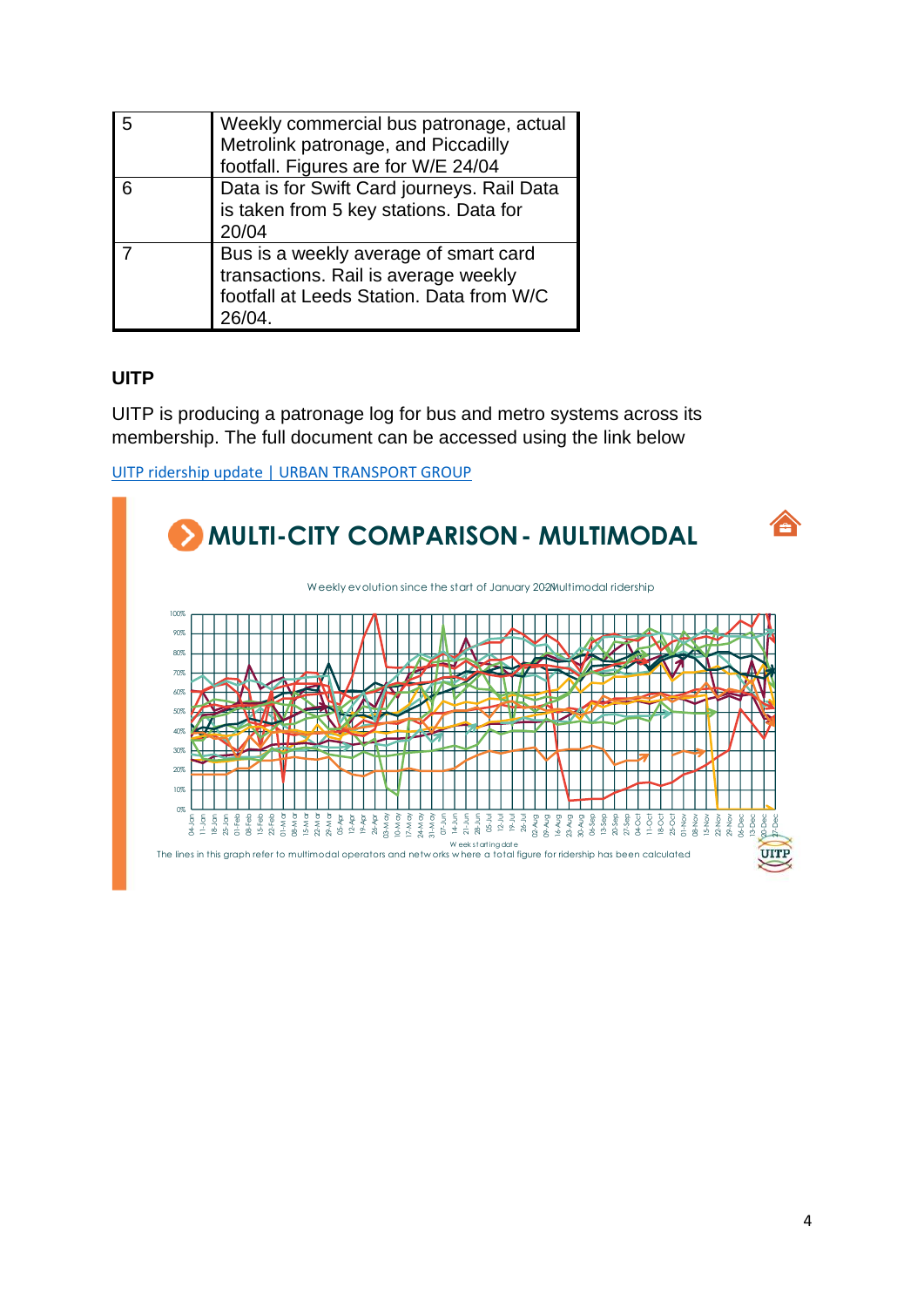

## **Google**

Google is providing Community Mobility reports, which can be downloaded from the following link:

#### <https://www.google.com/covid19/mobility/>

These provide a range of statistics for the national level as well as major districts. Information is provided on the level of travel to retail and recreation, supermarket and pharmacy, parks, public transport, workplaces, and residential. Trip levels are recorded against a baseline which was taken from earlier this year.

Data is taken from the location history for people with a google account.

## **Apple**

Apple are providing a Mobility Trends Report, which can be accessed at the following link:

#### <https://www.apple.com/covid19/mobility>

This provides information on the changes in walking, driving and transit levels.

The data is generated by counting the number of requests made to Apple Maps for directions in the selected countries, regions and cities. Whilst providing an idea of the level of interest in specific trips, it should be noted that a request into a maps system does not always represent a direct link to a journey made (some people may look for interest or make multiple requests when planning a single journey).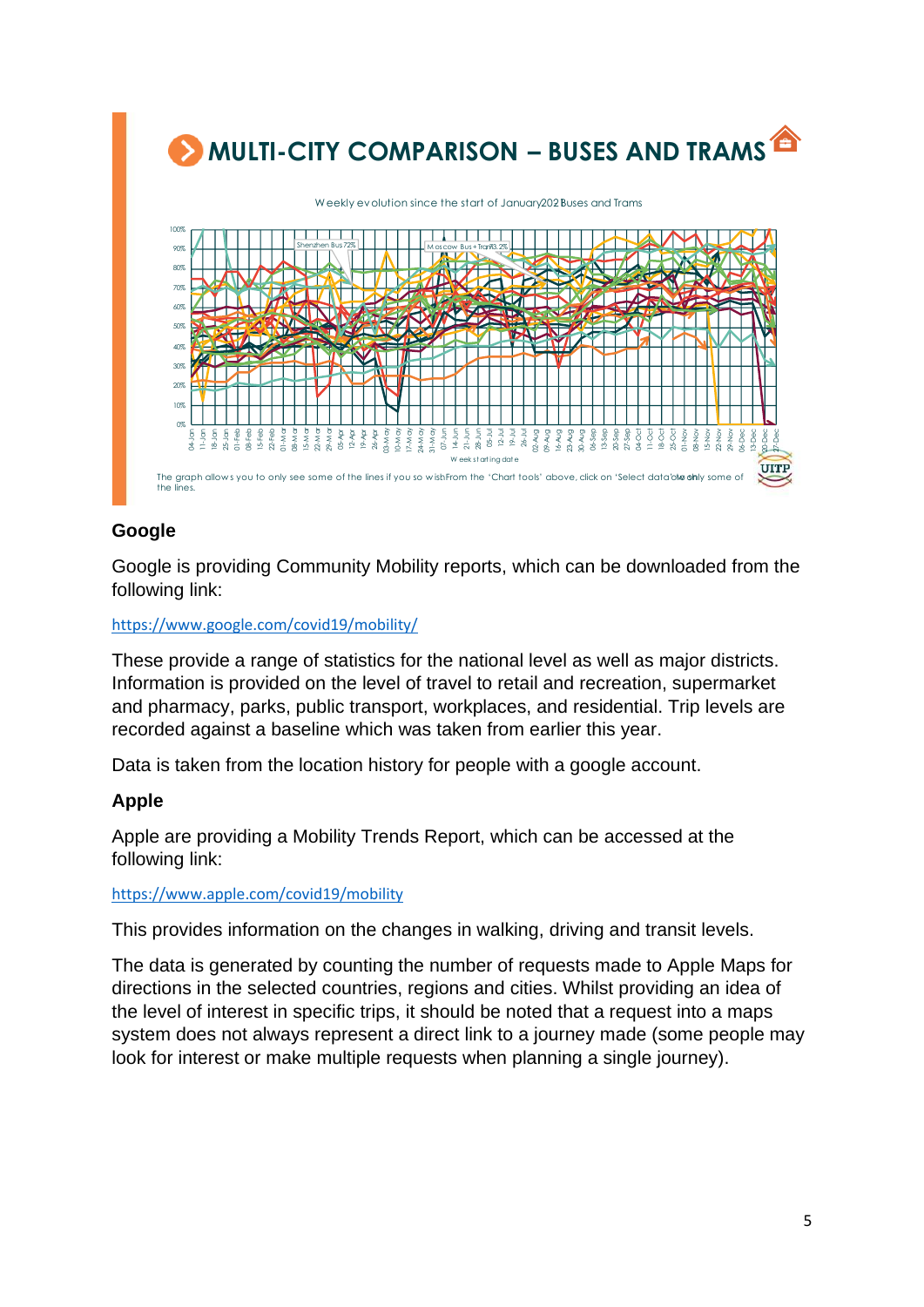

# **Energy costs, inflation and public transport An issues log**

## **Introduction**

The UK is currently experiencing high levels of inflation, which is predicted to last through much of this year.

With fuel prices, housing costs, and food costs increasing at a rapid rate, the financial squeeze could impact on how and when some people travel. This paper begins to think through some of the issues that might impact on travel patterns as prices increase.

## **What are the main pressures**



• Inflation is currently running at the highest levels for around 30 years.

• Regular pay is now increasing at a slower pace than inflation (and levels are falling).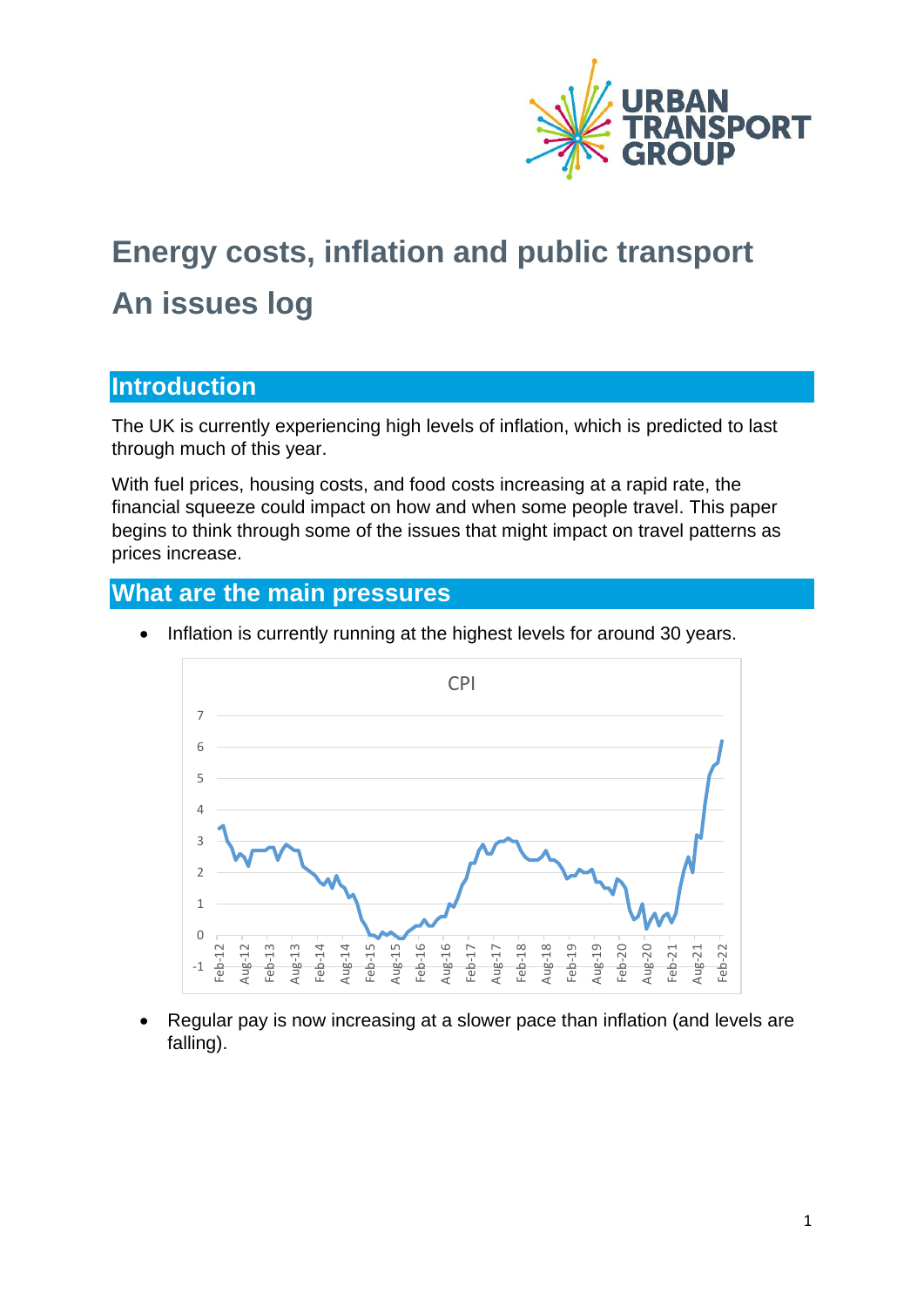



- When inflation rises at a faster rate than wages people are left with less money in their pocket, meaning that more people are pushed to make difficult decisions on what they will spend their money on.
- The Resolution Foundation predict that the impact of high inflation will be to push more people into absolute poverty, with the greatest impact being seen amongst children.



Whilst at least some trips may be viewed as a necessity, a significant proportion of public transport trips are discretionary (such as leisure trips, short trips that could be walked, trips to an office where you can work from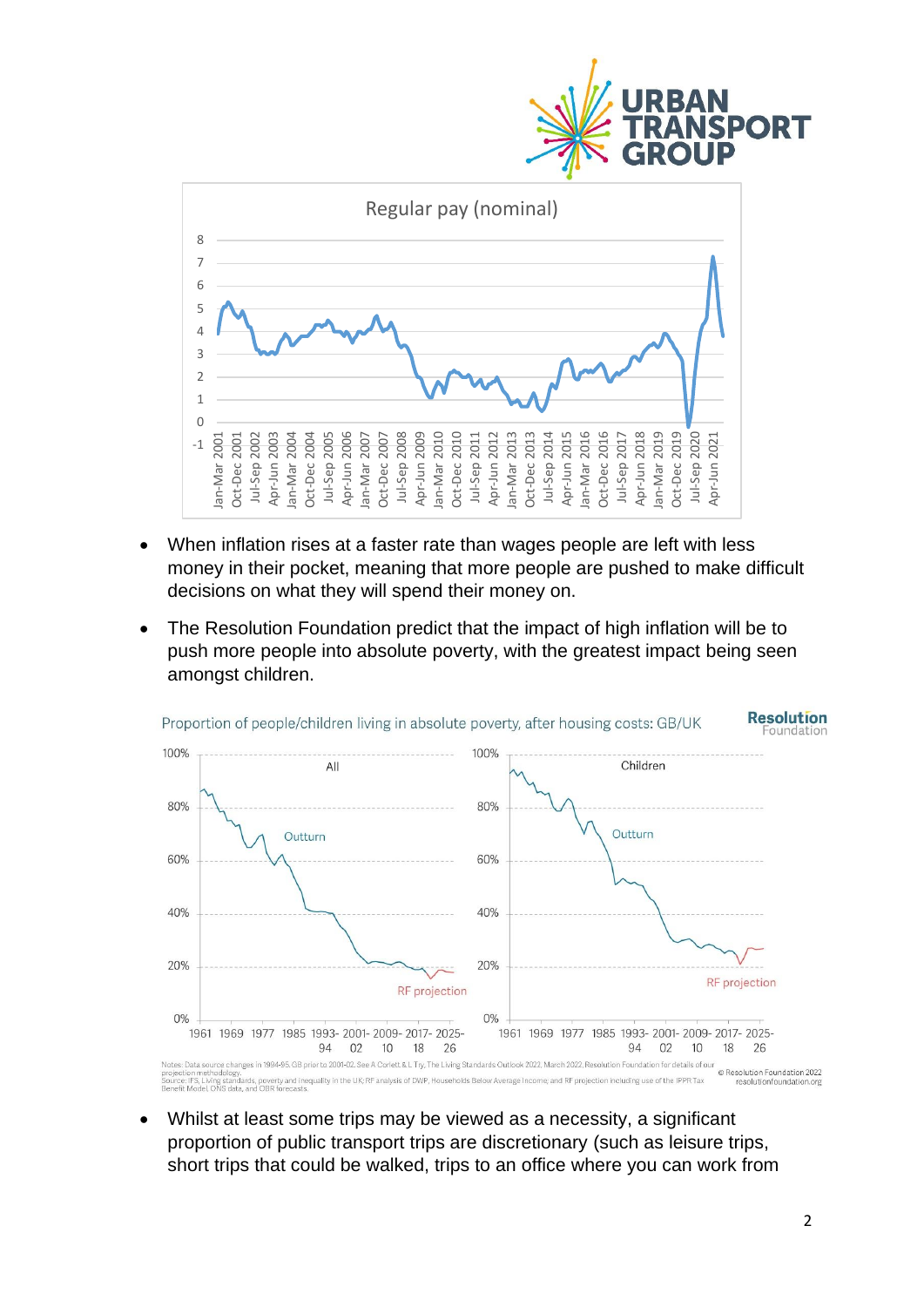

home), so as budgets get tighter there are choices to be made around whether to make a trip and how to make the trip.

## **Impact on people**

- Higher interest rates will increase the cost of mortgages and rents, increasing the proportion of income that is spent on housing. The average cost of buying a house increased by 7.5% in 2001, slightly down on the previous year. Rental costs increased by 2% in the UK in 2021, the largest increase since 2017. However, in the UK outside of London the rate was actually 3%.
- Food costs are also increasing, meaning that food is now taking up a larger proportion of income than before. Food prices increased by 5% over the last year ([Cost of living: six in ten have noticed food prices rising in their local shops | YouGov\)](https://yougov.co.uk/topics/economy/articles-reports/2022/02/22/cost-living-six-ten-have-noticed-food-prices-risin), but there is some evidence that staple items and items from the cheaper ranges have increased at much higher prices ([Jack Monroe](https://twitter.com/BootstrapCook/status/1483778776697909252)  $\boxed{6}$   $\Box$ ["Woke up this morning to the radio talking about the cost](https://twitter.com/BootstrapCook/status/1483778776697909252) of living rising a further 5%. It [infuriates me the index that they use for this calculation, which grossly underestimates the](https://twitter.com/BootstrapCook/status/1483778776697909252)  [real cost of inflation as it happens to people with the least. Allow me to briefly explain." /](https://twitter.com/BootstrapCook/status/1483778776697909252)  [Twitter\)](https://twitter.com/BootstrapCook/status/1483778776697909252)
- Gas and Electric costs have doubled over the last year, with more rises likely when the price cap is next reviewed in October. This is expected to push around 5 million people into fuel poverty [Energy price cap: Worst hit areas revealed](https://news.sky.com/story/energy-price-cap-worst-hit-areas-revealed-as-two-in-five-households-affected-by-fuel-poverty-12569195)  [as two in five households with children affected by fuel poverty | UK News | Sky News.](https://news.sky.com/story/energy-price-cap-worst-hit-areas-revealed-as-two-in-five-households-affected-by-fuel-poverty-12569195) However, this spread is not even, with up in 90% of households in the most deprived places facing fuel poverty.

## **Impact on transport providers**

• High levels of inflation will increase cost pressures on public transport providers. Whilst some pressures will be the same across modes, there will also be differential impacts across modes

## *For all modes*

- Inflation will increase pressure for higher wage growth, increasing the cost of service provision.
- Cost of maintenance it is likely that the cost of spare parts and servicing will continue to increase.
- Cost of new vehicles a worldwide manufacturing slow down during covid and high demand in the aftermath have combined to drive up unit costs for new vehicles.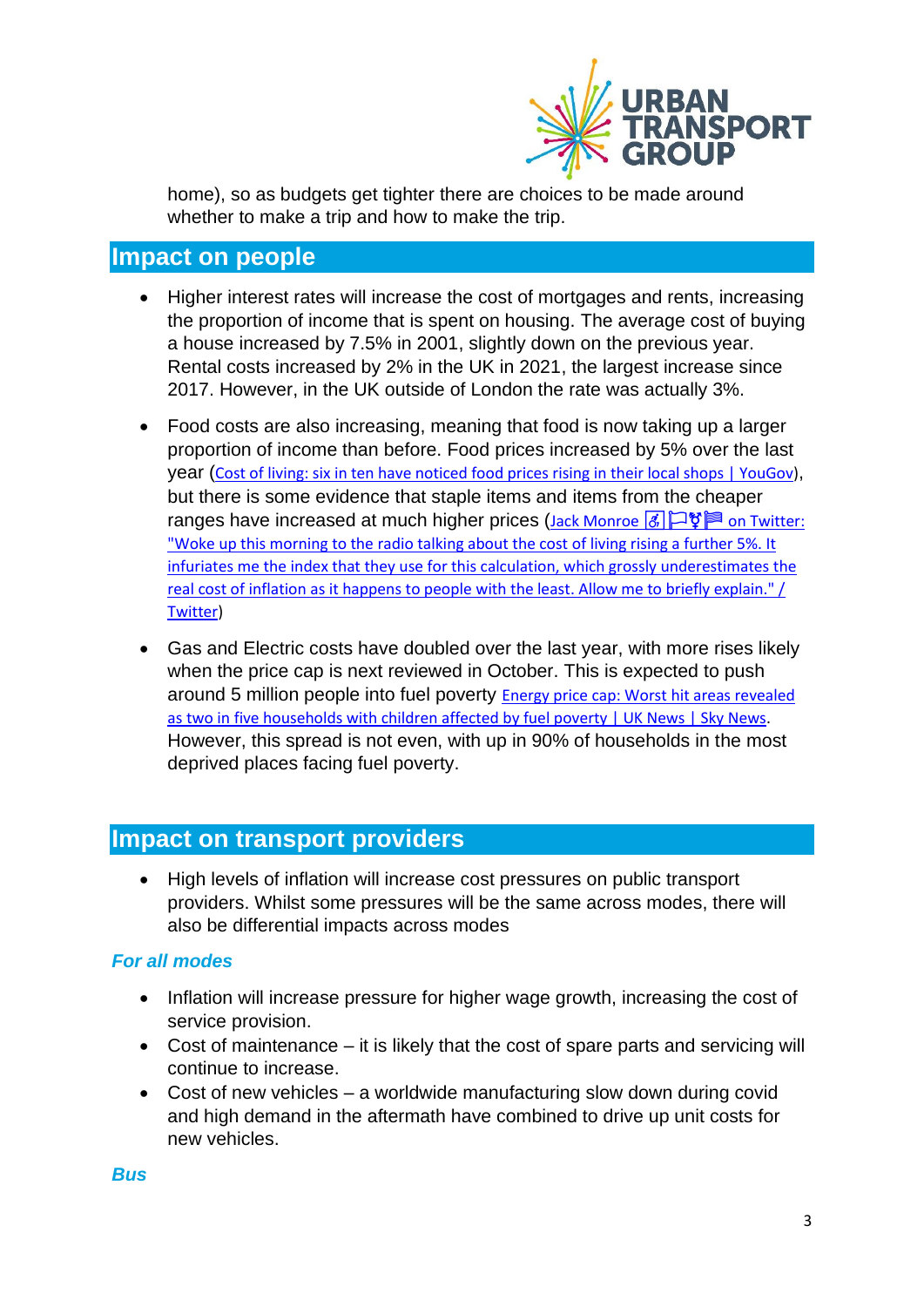

• Increasing fuel costs – although large operators hedge their fuel supplies, cost pressures will see prices increase.

#### *Light rail*

• Electricity prices have risen sharply over the last year, and may continue to do so. Light rail networks are likely to be on fixed term deals, so may be exposed to a sudden, and significant, increase in operating costs.

#### *Rail*

• Rail faces a mixture of the problems faced by bus and light rail with both electric and diesel fuel being used.

## **What might this do to travel patterns**

- Although some trips can be viewed as essential (such as going to a place of work where your presence is required), a large number of public transport trips are discretionary, meaning that there is significant scope for people to change their travel habits as the pressures from inflation bite.
- Some of the main areas that could be impacted are:
	- $\circ$  Leisure trips if people have less disposable income they may cut back on leisure activities, which in turn would reduce trip numbers
	- $\circ$  Bus users the bus is generally used by people on lower incomes this could make bus trips more vulnerable than some other modes
	- $\circ$  Work from home an increase in the cost of travel could lead to more people working from home again, particularly over the summer months when heating costs are not prohibitive.
	- $\circ$  Driving fuel costs have increased significantly in the last year, putting pressure on the cost of motoring. This is coupled with slow down in car manufacturing due to parts shortages and changing demand, and a significant increase in the cost of used cars. This trend could see some drivers considering other options such as cutting back on trips or using public transport where it may be more advantageous.
- Overall, people may have less reasons to travel, reducing demand for public and private transport. This will not hit all segments of society equally. Whilst the poorest are likely to have to make the most adjustments (they had little to no discretionary money to start with), there will also be a squeezed middle who may look to change their travel habits to save money.

## **Other implications**